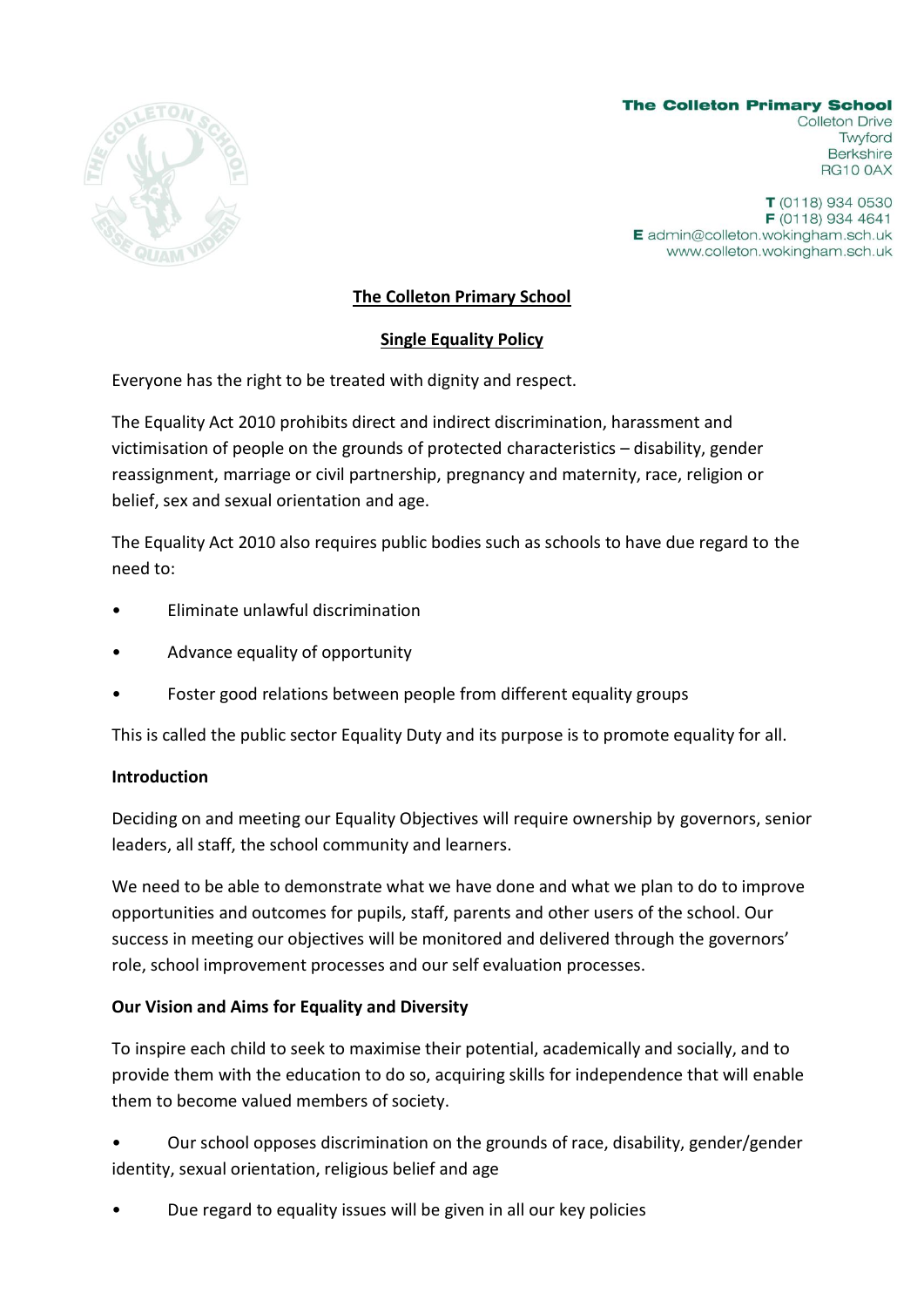• Creating good relationships in the school between all groups by race, gender/gender identity, disability, sexual orientation, religious belief and age.

• Our school will promote equality of opportunity for all.

We will ensure that every pupil irrespective of race, disability, gender, religion and belief or sexual orientation is able to achieve high standards and that strategies are in place to tackle under–achievement. We will ensure that every pupil has access to the necessary teaching and support required to enable them to achieve their highest potential. We will ensure that the school's procedures for disciplining pupils and managing behaviour are fair, effective and equitable.

We will involve pupils, staff, parents, carers, governors and communities in the development and achievement of our objectives. They will be involved from the very start and their involvement will inform the preparation, development, publication, review and reporting of our objectives. The aim is to ensure that we meet the needs of people: from all ethnic backgrounds and of all religions or beliefs; of all ages; of all genders and sexual orientations and of all abilities.

### **School Context**

**Number on Roll** Gender EAL **Joined in Reception** 20.9% 50.3% Boys 84.0% 332 11.1% 49.7% Girls School National Ever 6 FSM **Pupils with SEND** 22.4% # Pupils % Pupils **National** 14.7% **SEN Support** 25 7.5% 12.6% 10.8% **EHC Plan**  $11$ 3.3%  $2.1%$ 6.6% School National School National **Year Group Pupils Boys** Girls **EAL Summer Born Ever 6 FSM SEN Support EHC Plan** Reception 31 18 13  $\overline{0}$ 17  $2<sup>1</sup>$  $1<sup>1</sup>$  $\overline{0}$  $1 \vert \vert$ Year<sub>1</sub> 36  $15<sub>15</sub>$ 21  $3<sup>1</sup>$  $21$  $4$  $3<sup>1</sup>$  $4<sup>1</sup>$  $5<sub>1</sub>$  $3<sup>1</sup>$ Year<sub>2</sub> 48 28 20 24  $1<sup>1</sup>$ 22  $1$  $11$  $4$  $1$  $\overline{\mathbf{3}}$ Year<sub>3</sub> 38  $16$  $10$  $1$  $4 \mid$  $2$ Year 4 59 26  $33$ 25 35 25  $6 \mid$ 24  $4$  $6$  $2$ Year 5 60 Year 6 60 23  $37$  $13$  $24 - 1$  $2 \mid$  $9$  $\mathbf{0}$  and  $\mathbf{0}$ 

The Colleton has 332 pupils on roll as at 22/11/21.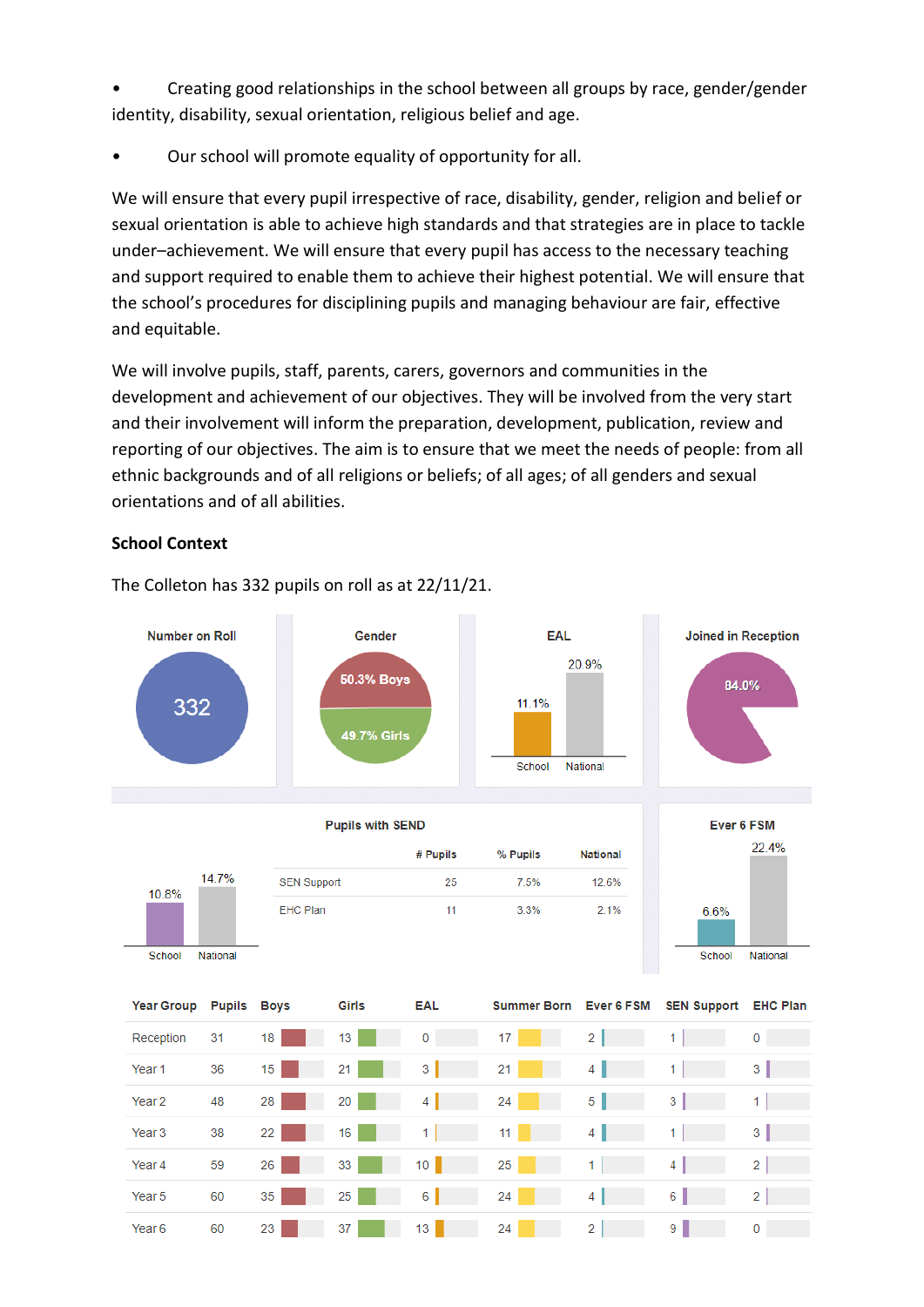EAL: English as an additional language

EHC Plan: Educational health and care plan

FSM: Free school meal

SEND: Pupils with special education needs

Staffing ethnicity:

 2.86% (2) Asian / Asia British, Indian 1.43% (1) Black or Black British, Caribbean

1.43% (1) Black or Black British, African

1.43% (1) did not wish to be recorded

1.43% (1) Mixed, any other background

1.43% (1) any other white background

88.57% (62) White, British

1.43% (1) White, Irish

Governors ethnicity: 92.86% White British

7.14% are white other

#### Staffing age:

- 0-20 1 1.37%
- 21-40 17 23.29%
- 41-60 50 68.49%
- 61-80 5 6.85 %

#### **Race and Belief**

- We respect all races, their religions and cultures
- We respect those who do not follow a religious faith
- Parents may, if they wish, request that their child be withdrawn when religious education or collective worship is taking place
- Consideration is given to the amendment of the National Curriculum aimed at valuing cultural diversity and preventing racism in order to better reflect the needs of a diverse society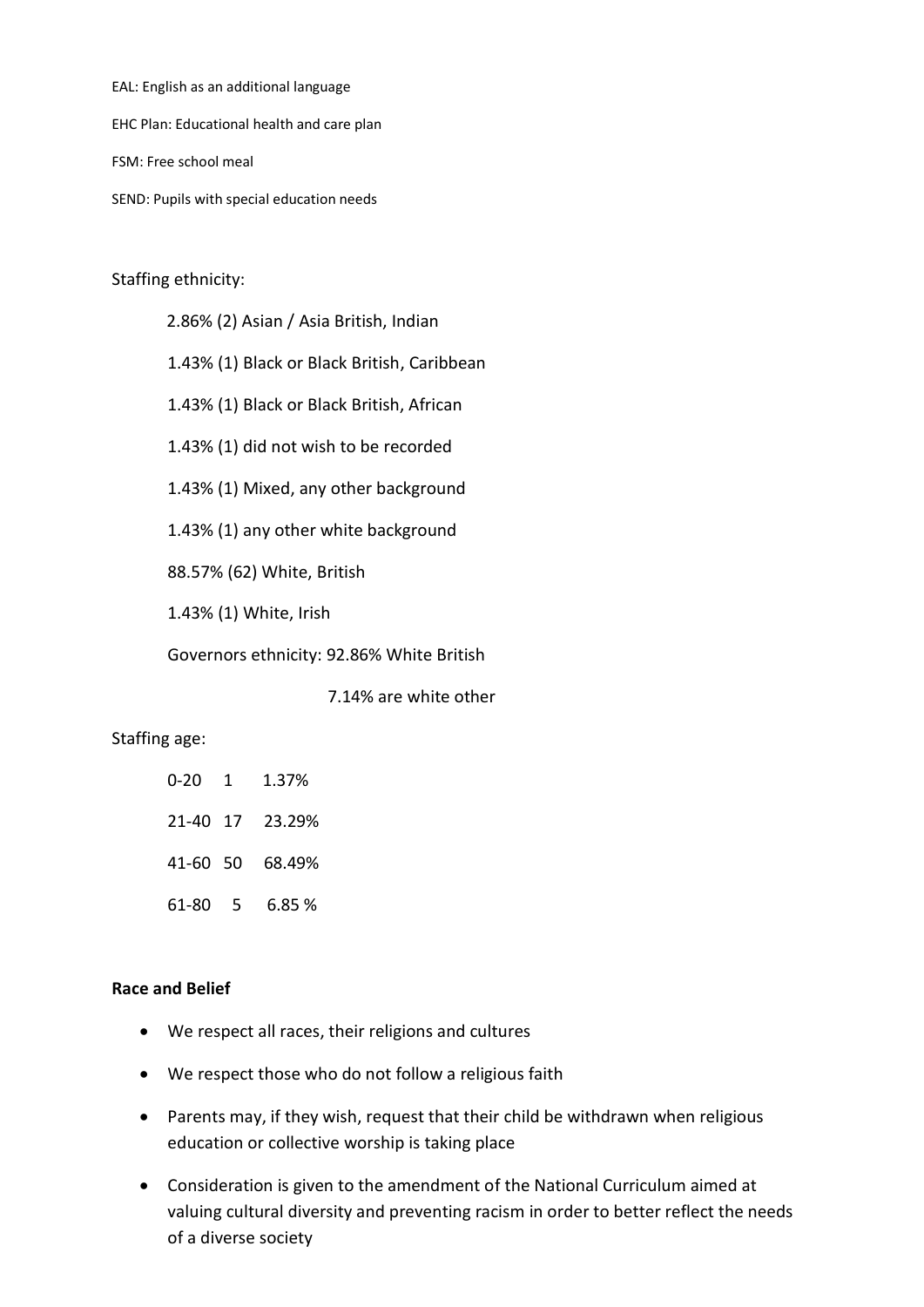- We encourage children to be interested in each others backgrounds, religions and culture
- We share and celebrate experiences
- Children with English as a second language are given equal opportunities to facilitate their learning
- All parents are welcomed into and encouraged to contribute to the life of our school
- We follow the LA guidelines for Religious Education

We will tackle unlawful discrimination by:

• Keeping accurate records of all ethnic groups, their backgrounds and needs and how we respond to them;

• Dealing with complaints of discrimination and harassment speedily according to local authority guidance Challenging and Dealing with Racist Incidents in Schools and notify complainants of the outcomes and action taken; and

• Encouraging dialogue between different racial groups

• Monitoring and eliminating unlawful discrimination and harassment on the grounds of religion or belief or race.

• Making the environment as safe as possible and challenging antisocial or bullying behaviour on the grounds of religion, belief or non-belief or race.

- Following the action plan created by the Diversity Working Party to ensure best practice
- By the presence of a diversity governor to oversee, promote, support and ensure equity across all racial groups

# **Disability**

We are committed to working for the equality of people with and without disabilities. The Governing Body understands its accountability.

We will tackle unlawful discrimination against people with disabilities by:

- Challenging patronising or discriminating attitudes;
- Making the environment as safe as possible and challenging antisocial or bullying behaviour against, or harassment of, disabled learners, staff and families.
- Monitoring and eliminating discrimination and disability related harassment
- Improving the environment of the school to increase the extent to which disabled learners can take advantage of education and associated services.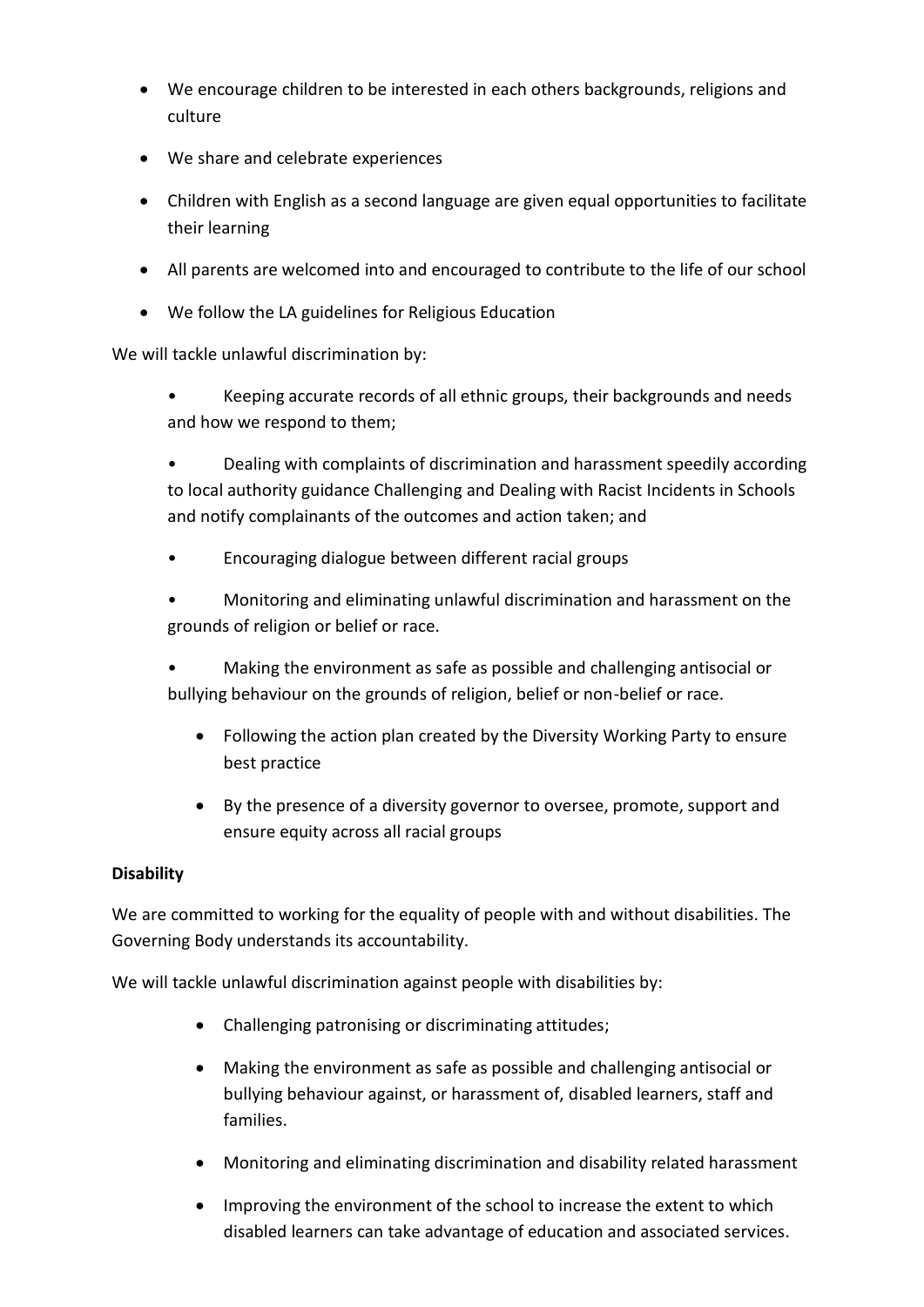• Having, and adhering to, our accessibility and SEN policies

## **Gender**

We are committed to combating sex discrimination and sexism and promoting the equality of women and men.

- We ensure that we use teaching approaches appropriate for different learning styles
- We take account of the interests and concerns of boys and girls by using a range of activities and contexts for work and allowing a variety of interpretations and outcomes
- We monitor pupil attainment by gender to identify any trends and to address them
- We encourage both genders to participate in a wide variety of extra curricular activities

## **Sexual orientation and Gender Identity**

We recognise that the Equality Act 2010 requires us to assess the impacts of our policies, functions and procedures have on advancing equality for people based on their sexual orientation. We will take all necessary measures to prevent and tackle discrimination and assist our learners to live in freedom from harassment and to feel safe as they enjoy and achieve throughout their time at our school.

We will tackle unlawful discrimination by:

- Taking a pro-active approach to preventing all forms of homophobia within the school
- Challenging patronising or discriminating attitudes and homophobic language;

• Making the environment as safe as possible and challenging antisocial or bullying behaviour against, or harassment on the grounds of sexual orientation or gender identity

• Dealing with complaints of discrimination and harassment speedily and according to Local Authority Guidance, our safeguarding and child protection policy and notify complainants of the outcome and actions taken.

# **Age**

Age equality means securing the equal participation in society of people of every age, securing a balance between equal citizenship, equality of opportunity, equality of outcome and respect for difference.

We value the diversity in age of staff, governors, parents and carers.